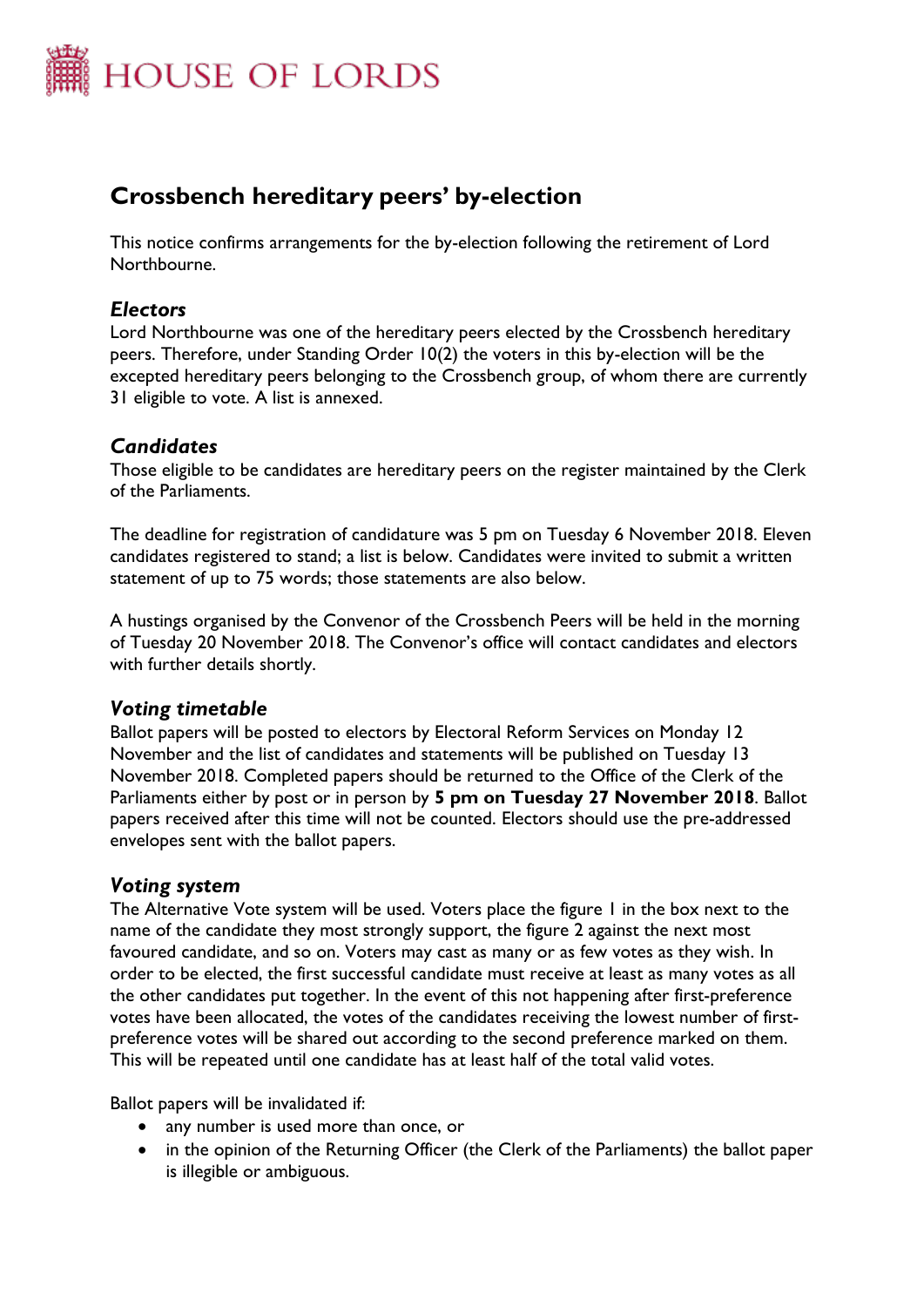## *Results*

The count will be conducted by Electoral Reform Services.

The result will be announced in the House of Lords chamber by the Clerk of the Parliaments at a convenient moment (likely to be after oral questions) on Wednesday 28 November 2018.

The full results, including the number of first-preference votes cast for each candidate and the position after each transfer of votes, will be available in the Printed Paper Office and the Library soon after the announcement by the Clerk of the Parliaments. The results will also be published online at [www.parliament.uk](http://www.parliament.uk/)

12 November 2018 ED OLLARD

*Clerk of the Parliaments*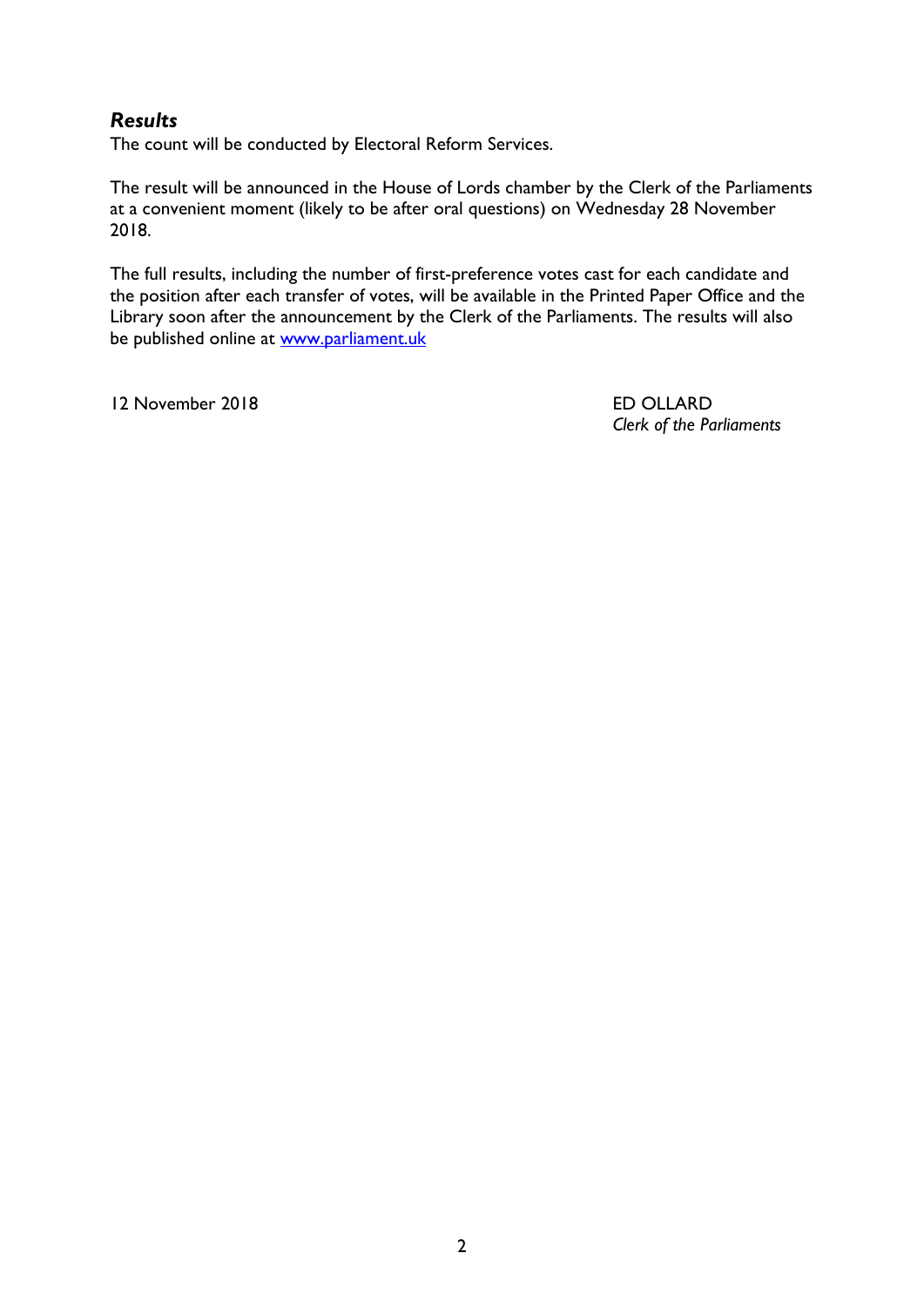#### **List of electors**

*Elected by a party or group and sitting as Crossbench peers:* Aberdare, L. Brookeborough, V. Clancarty, E. Cork and Orrery, E. Craigavon, V. Cromwell, L. Devon, E. Erroll, E. Freyberg, L. Greenway, L. Hylton, L. Kinnoull, E. Listowel, E. Lytton, E. Mountevans, L. Palmer, L. Peel, E. Rosslyn, E. Russell of Liverpool, L. St John of Bletso, L. Sandwich, E. Slim, V. Somerset, D. Stair, E. Thurlow, L. Trevethin and Oaksey, L. Vaux of Harrowden, L. Waverley, V.

*Elected by the whole House and sitting as Crossbench peers:* Colville of Culross, V. Falkland, V. Mar, C.

#### **List of candidates**

Albemarle, E. Aldington, L. Bridges, L. Carrington, L. Eldon, E. Hamilton and Brandon, D. Limerick, E. (*Foxford, L.*) Meston, L. Powerscourt, V. (*Powerscourt, L.*) Ravensdale, L. Southampton, L.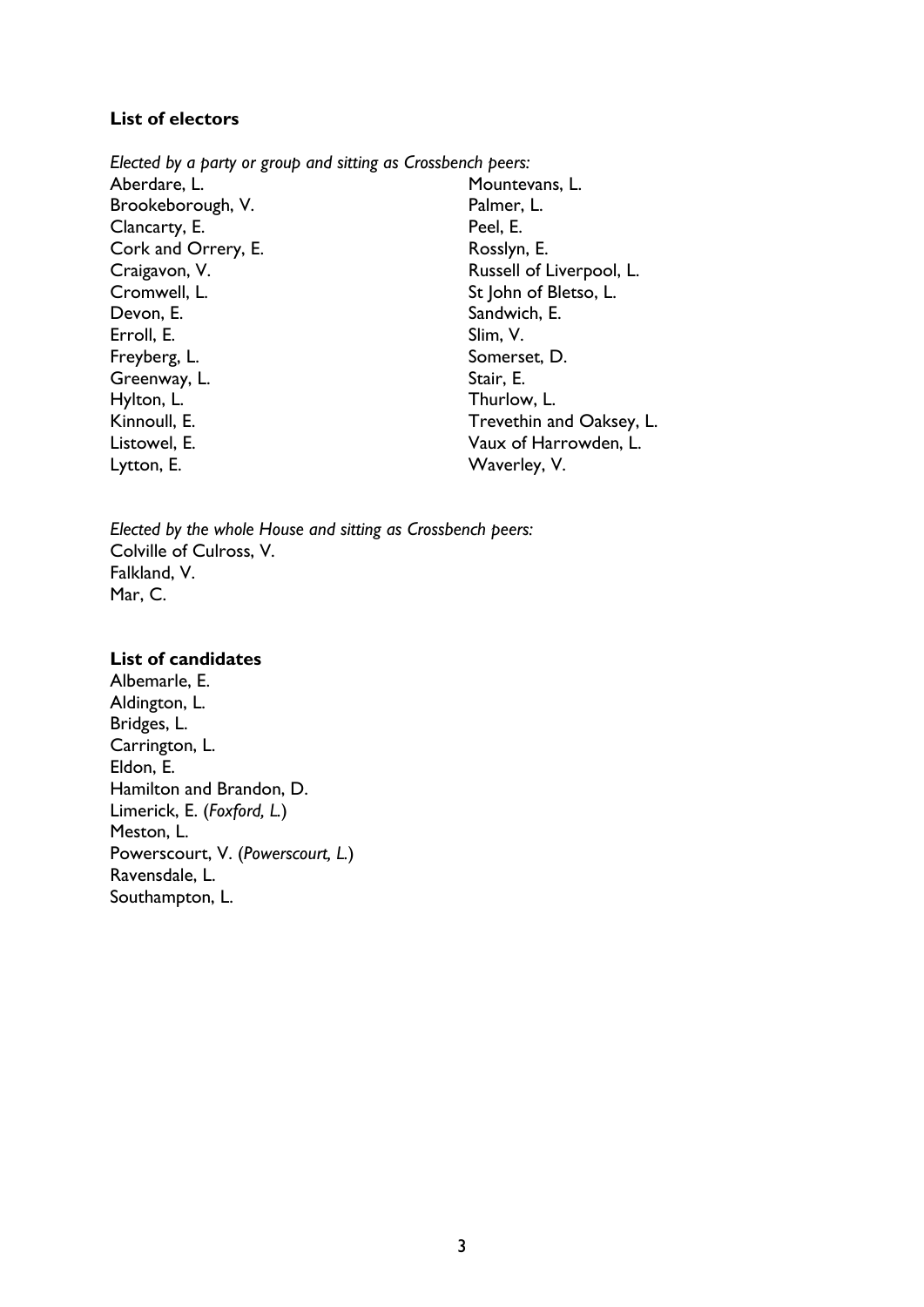## **Candidature statements**

#### **Albemarle, E.**

[No candidature statement submitted.]

## **Aldington, L.**

I followed family into banking; early career in US, HK and Germany, then 30 years in London. Now chair a digital start-up for SMEs, and Finance Committee at Ditchley, attending their policy conferences.

I would focus on supporting new businesses, particularly outside London through investment in communications, skills and communities.

I split my time between a garden in East Kent and London.

## **Bridges, L.**

I am retiring from legal practice at the end of 2018 and am looking for a new challenge. If elected, I will commit to regular attendance and strive to make a positive contribution. In my legal practice I have specialised in constitutional and tax law, inward investment into the UK, and the present complexities of the Middle East.

I am interested in the arts, education and charitable support for the NHS.

## **Carrington, L.**

Expertise

1. Knowledge and experience of the importance of foreign relations through the lengthy conduct of investment and trading businesses principally in the USA, Asia and the Middle East.

2. Corporate governance through past plc board appointments.

3. Direct involvement in farming, land management and associated organisations.

4. Promotion and funding of the arts through appointment as a Governor of the Royal Shakespeare Company.

5. County work in Bucks through appointments like Chair of Bucks Strategic Partnership and Deputy Lieutenant.

#### **Eldon, E.**

A corporate psychologist and psychotherapist with 25 years' experience advising senior leaders in business, public and charity sectors.

Warden of the Edinburgh Incorporation of Goldsmiths.

Co-Founder Wellbeing Economy Alliance (WEAll) Scotland.

Former European Chair and global board member of Mercy Corps.

Special interest areas: UK and international business; aid and international development; mental health and wellbeing; agriculture and ecology.

100% committed and able to be an active contributor to the crossbenchers.

## **Hamilton and Brandon, D.**

I feel a strong sense of public duty and feel I have an independent frame of mind. I firmly believe in the value of our bi-cameral system and constitution. I bring my day to day experience of community work, engineering, rural economics and business. If elected, it would be an honour to serve as a member of the House of Lords and I would be committed to making a positive and effective contribution.

## **Limerick, E.** (*Foxford, L.*)

Career as diplomat (Paris – ENA, Dakar, Amman), solicitor (London, Moscow) emerging markets venture capital (Moscow, London, Dubai) and fund manager for Central Asia.